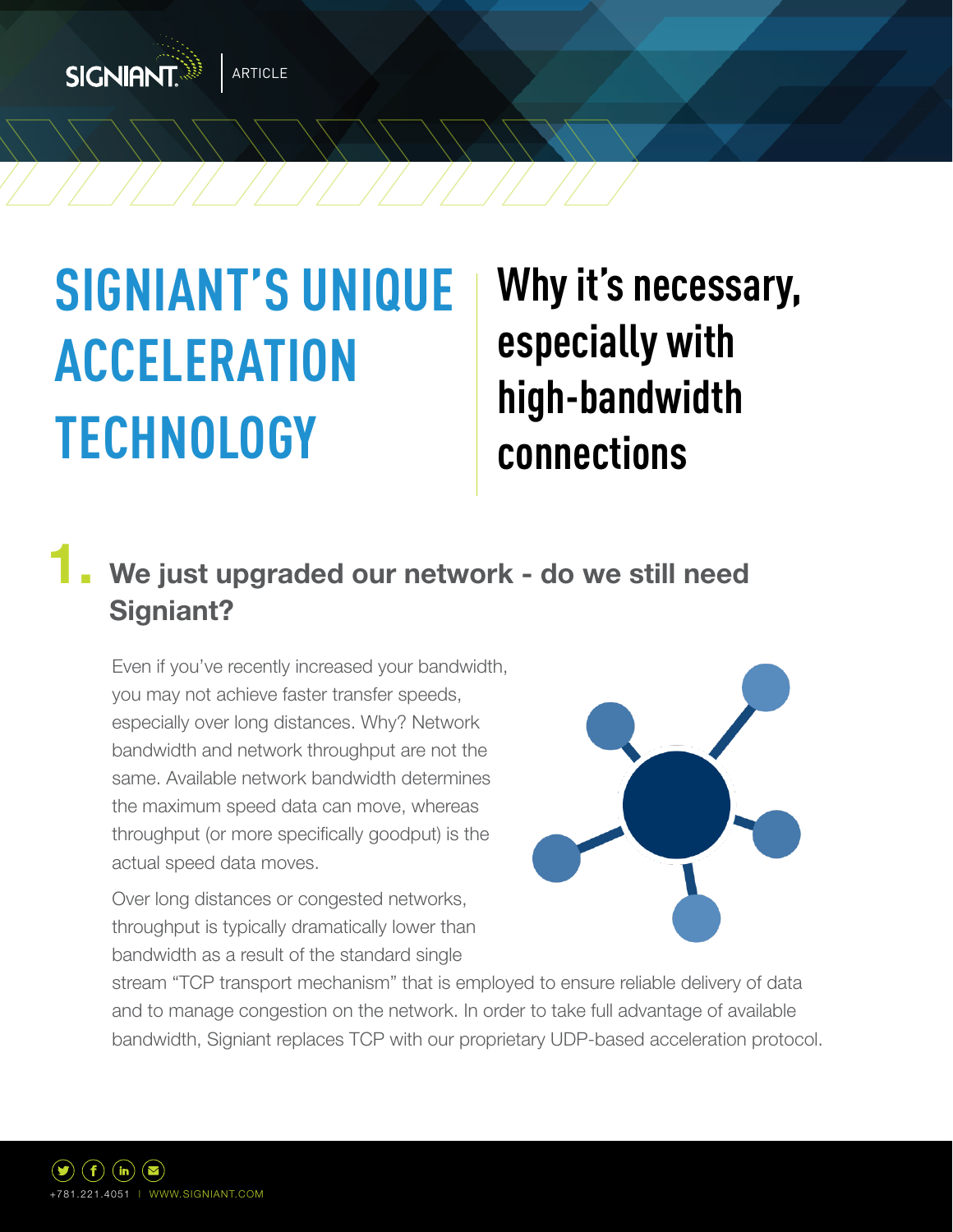## **2. Signiant's Patent-Pending Intelligent Transport**

Signiant also has a new patent-pending intelligent transport mechanism (currently in Jet and Flight), which determines the fastest way to get data through the network utilizing machine learning to make decisions on the fly. Depending on network conditions, the mechanism automatically uses either our proprietary UDP-based acceleration protocol or multiple TCP connections in parallel to achieve the fastest possible transport.

This machine learning algorithm examines past history and optimally configures application and transport-level transfer parameters for both file-based and live media transfers. Not only does this ensure the best result without expensive and error prone manual tuning and tooling, but results improve over time as the system learns.

### **3. How is Signiant technology different from open source UDP acceleration?**

Signiant has over 15 years of experience working with most of the world's top media companies, moving petabytes of data every day. In that time, Signiant has worked with almost every type of network and hundreds of unique network configurations. Our acceleration technology reflects those years of innovation and learnings. Unlike opensource UDP solutions, Signiant's patented acceleration is a specialized, high-performance mechanism that plays nicely with other network traffic.

In general, open source solutions require extensive tuning and are difficult to deploy. That almost always leads to hidden costs, associated with the time required by expensive tech resources.

With Signiant, everyone benefits from that 15+ years of learning, which is incorporated into our software. Signiant storage servers are auto-updating, so our software is always up to date with the latest Signiant innovations. With open source, the cost of updates is on you. Signiant technology also includes diagnostic capabilities making it easy for our awardwinning technical support team to help when unique situations arise.

In addition to Signiant's patent-pending intelligent transport, Signiant's core UDPacceleration protocol offers distinct advantages. Signiant isolates different sources of congestion by looking at latency and packet loss, and also by constantly examining the rate of change in these observations. As such we can differentiate between edge and core network congestion and react accordingly.